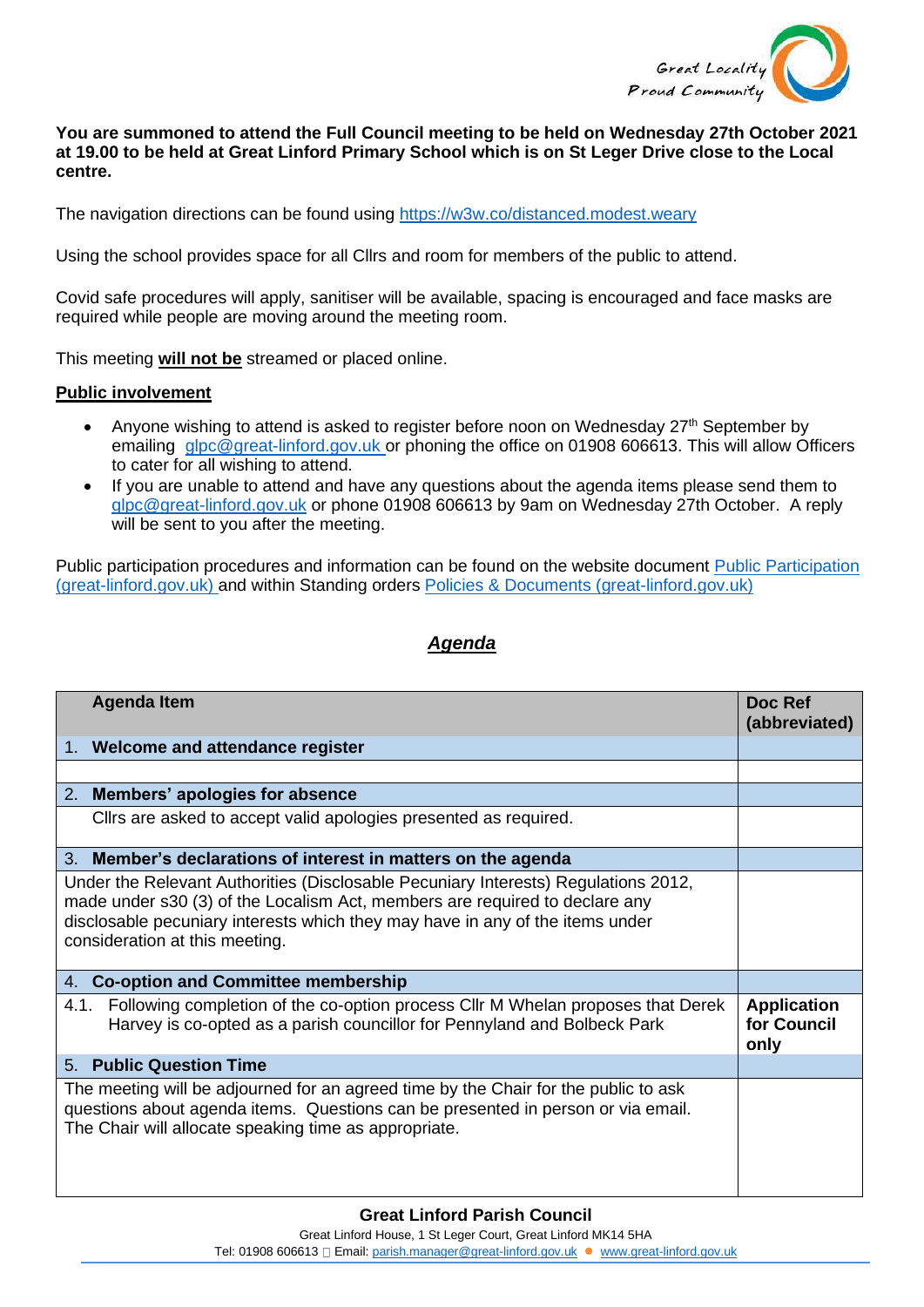

| <b>6. Grant Applications</b>                                                                                                                                 |                                                                                                                                                                                                                                                                                                                                                                                                                                                                   |                                            |  |  |
|--------------------------------------------------------------------------------------------------------------------------------------------------------------|-------------------------------------------------------------------------------------------------------------------------------------------------------------------------------------------------------------------------------------------------------------------------------------------------------------------------------------------------------------------------------------------------------------------------------------------------------------------|--------------------------------------------|--|--|
|                                                                                                                                                              | GLPC manages requests for grant support twice a year. 8 applications were received<br>and 5 fulfilled the criteria. Council is asked to review the applications and confirm<br>acceptance. The budget remaining is £2,450 but council resolved to increase that to<br>£5k if acceptable application were received in October.                                                                                                                                     | <b>Applications</b><br>for Council<br>only |  |  |
| 6.1.                                                                                                                                                         | Friends of Conniburrow Children Centre - request financial support to provide an<br>away day for families. Grant requested £487.50                                                                                                                                                                                                                                                                                                                                |                                            |  |  |
| 6.2.                                                                                                                                                         | MK Christmas Day party for the elderly – provides residents within the parish a<br>meal on Christmas day so they are not isolated. Grant request £500                                                                                                                                                                                                                                                                                                             |                                            |  |  |
| 6.3.                                                                                                                                                         | MK Multiple Sclerosis Therapy Group – request for assistance to purchase<br>equipment to help with their support of residents. Grant requested £675                                                                                                                                                                                                                                                                                                               |                                            |  |  |
| 6.4.                                                                                                                                                         | Climate Café – request for financial support for a voluntary group to hold two<br>events within the parish to provide information about climate change. This is a<br>new event. Grant request £750                                                                                                                                                                                                                                                                |                                            |  |  |
|                                                                                                                                                              | 6.5. Little Bookshop – requesting support to purchase extractor fans to allow a covid<br>safe indoor environment and outdoor tables and chairs. Grant request £500.                                                                                                                                                                                                                                                                                               |                                            |  |  |
|                                                                                                                                                              | 7. Minutes of the meeting previous meeting                                                                                                                                                                                                                                                                                                                                                                                                                        |                                            |  |  |
| 7.1.                                                                                                                                                         | Council is asked to agree the minutes of the Full Council meeting held on the 29th<br>of September 2021                                                                                                                                                                                                                                                                                                                                                           | Doc Ref 7.1                                |  |  |
|                                                                                                                                                              | 7.2. Council is provided with an update report of the outstanding Resolutions. Any<br>reported actions completed since the last meeting are also recorded. Cllrs are<br>asked to review and ask any questions as required.                                                                                                                                                                                                                                        | Doc Ref 7.2                                |  |  |
| 8. To note and accept the draft minutes of the recent Committee meetings and to consider any<br>recommendation therein not otherwise specified on the agenda |                                                                                                                                                                                                                                                                                                                                                                                                                                                                   |                                            |  |  |
|                                                                                                                                                              | Cllrs are asked to review the minutes as presented and agree the recommendation/s                                                                                                                                                                                                                                                                                                                                                                                 |                                            |  |  |
|                                                                                                                                                              | proposed. Recommendations to this council meeting from Committees are highlighted.                                                                                                                                                                                                                                                                                                                                                                                |                                            |  |  |
| 8.1.                                                                                                                                                         | <b>Community Services Committee</b> $-9th$ August 2021 there are no<br>recommendations that require council ratification, council are asked to note and<br>accept the draft minutes. The Committees agreed budget will be presented to<br>FGA for their review of the overall finances.                                                                                                                                                                           | Doc Ref 8.1                                |  |  |
| 8.2.                                                                                                                                                         | <b>CSC activities Oct 21 to March 22 - Cllrs were invited to attend an informal</b><br>meeting to discuss ideas and activities that would assist the community in the<br>months ahead. A summary sheet is provided to show the ideas and budget<br>available. Council is asked to agree the change of emphasis of the CSC for the<br>remainder of the current financial year. This is a Cllr / Volunteer led activity with<br>admin support from the office team. | Doc Ref 8.2a<br>& 8.2b                     |  |  |
| 8.3.                                                                                                                                                         | <b>Planning Committee</b> - $12th$ October 2021 – council are asked to note and accept<br>the draft minutes.                                                                                                                                                                                                                                                                                                                                                      | Doc Ref 8.3                                |  |  |
|                                                                                                                                                              | The following specific recommendations require Council acceptance.                                                                                                                                                                                                                                                                                                                                                                                                |                                            |  |  |
|                                                                                                                                                              | 8.3.1. Council is asked to accept the recommendations for an objection to<br>21/02533/OUTEIS Linford Lakes Nature Reserve. A report is attached the                                                                                                                                                                                                                                                                                                               | Doc Ref 8.3.1                              |  |  |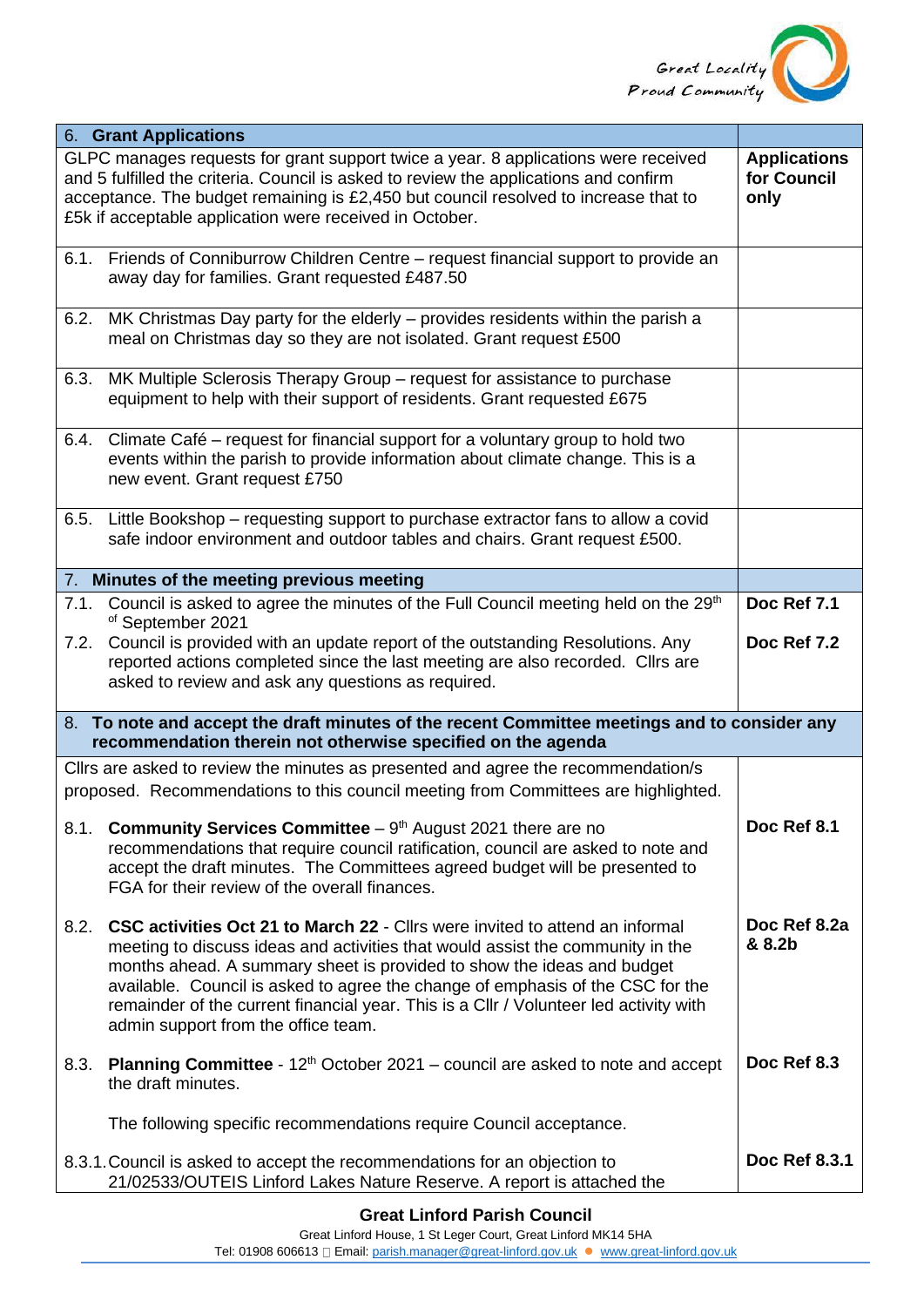

| application is outside of the parish boundary but significant to impact residents<br>who live close by or travel through the area.                                                                                                                                                                                                                                                                                 |                     |
|--------------------------------------------------------------------------------------------------------------------------------------------------------------------------------------------------------------------------------------------------------------------------------------------------------------------------------------------------------------------------------------------------------------------|---------------------|
| 8.3.2. Council is asked to accept the recommendations for objection to<br>21/00999/OUTEIS MK East. Report is attached. This is outside the parish<br>boundary but will have a significant impact on the estates within the parish.                                                                                                                                                                                 | Doc Ref 8.3.2       |
| 9. External Presentation - Parks Trust                                                                                                                                                                                                                                                                                                                                                                             |                     |
| There will be a short presentation from Park Trust representatives and Pete Winkleman<br>about the forthcoming planning application submittal for some proposed changes to the<br>vehicle access routes to the Park and Manor.                                                                                                                                                                                     |                     |
| 10. Devolved Landscape Services for April 2023                                                                                                                                                                                                                                                                                                                                                                     |                     |
| A working group was set up to look at the proposal from MKC for parish councils to<br>consider taking on devolved landscape services. Meetings were held with MKC<br>Officers, and several Cllrs and the PM attended workshops held by MKC. Information is<br>available in the appropriate folder for Cllrs to review. A summary paper is provided, and<br>Council are asked to consider how it wishes to proceed: | Doc Ref 10          |
| Option 1 - Raise an expression of interest and use it to plan                                                                                                                                                                                                                                                                                                                                                      |                     |
| a. Create a project group to gather all the data from MKC to evaluate the cost and<br>operation implications<br>b. Create a communications plan to consider what the residents wish to pay for<br>c. Create a medium-term plan to determine how the money for this service can be<br>achieved                                                                                                                      |                     |
| Option 2 – Do nothing, do not engage with this devolved service                                                                                                                                                                                                                                                                                                                                                    |                     |
| Option 3 – raise an expression of interest with an intent to deliver the services in 2023                                                                                                                                                                                                                                                                                                                          |                     |
| at This option because of the timescale will mirror option 1 but will require volunteers<br>or outside resource (and budget) to determine the overall cost and financial implications<br>and consult with the community.                                                                                                                                                                                           |                     |
| 11. Project Workbook overview                                                                                                                                                                                                                                                                                                                                                                                      |                     |
| 11.1. Council is asked to review the workbook and consider the position of all the<br>projects are there any concerns on the progress of projects that Council feel<br>Committees should consider.                                                                                                                                                                                                                 | Doc Ref 11.1        |
| 12. Monthly Financial report                                                                                                                                                                                                                                                                                                                                                                                       |                     |
| 12.1. Clirs are asked to review the finance report and the payments scheduled. These<br>have been checked by Cllr Widdowson and are recommended for acceptance.<br>12.2. Clirs are asked to note the August finance report and payments. These were<br>processed under delegated powers.                                                                                                                           | <b>Doc Ref 12.1</b> |
| 13. Updates                                                                                                                                                                                                                                                                                                                                                                                                        |                     |
| 13.1. Monthly update A presentation will be provided with updates from around the<br>parish area.                                                                                                                                                                                                                                                                                                                  |                     |